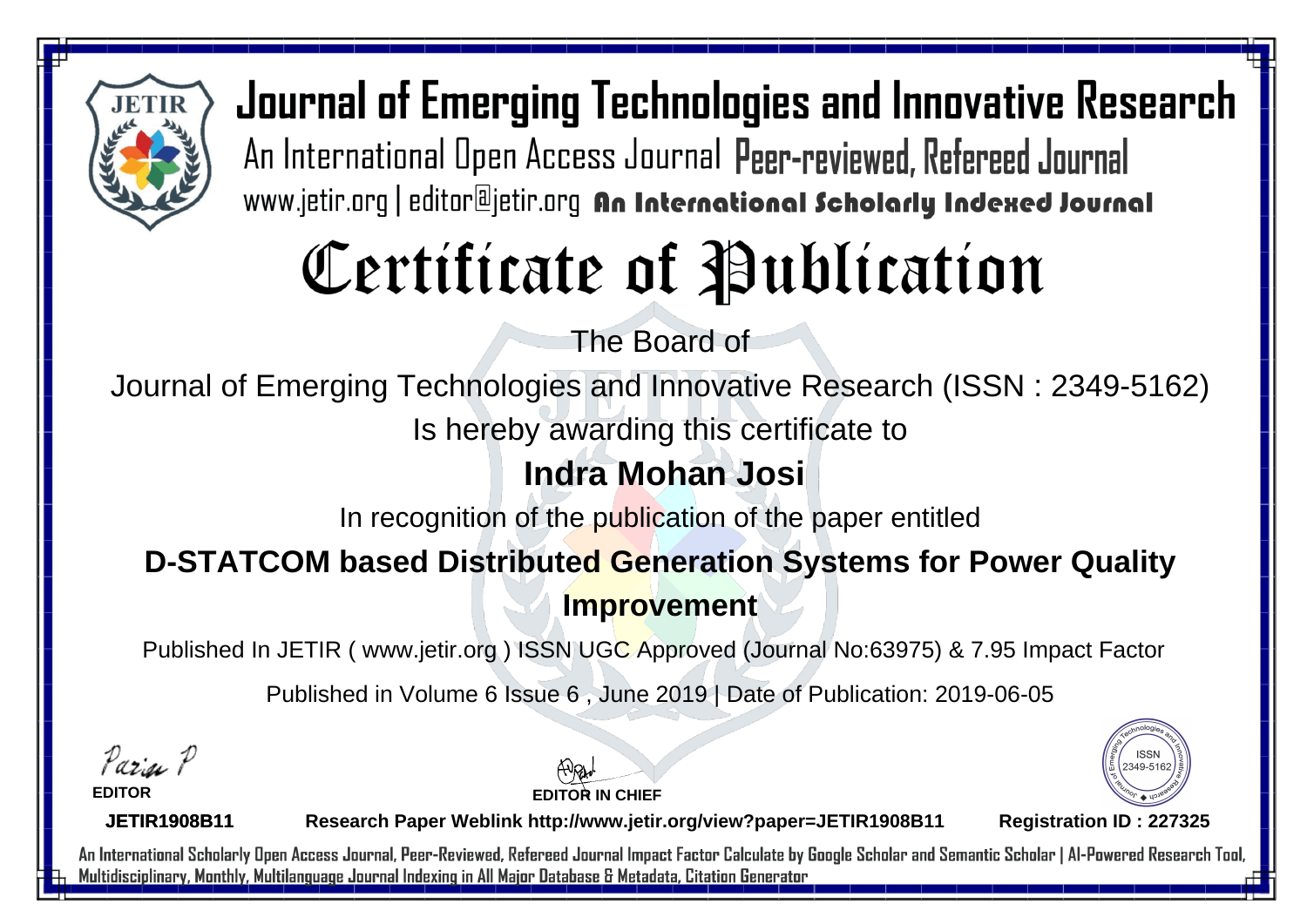

Journal of Emerging Technologies and Innovative Research An International Open Access Journal Peer-reviewed, Refereed Journal www.jetir.org | editor@jetir.org An International Scholarly Indexed Journal

# Certificate of Publication

The Board of

Journal of Emerging Technologies and Innovative Research (ISSN : 2349-5162)

Is hereby awarding this certificate to

### **Dr. Reeta Pawar**

In recognition of the publication of the paper entitled

### **D-STATCOM based Distributed Generation Systems for Power Quality Improvement**

Published In JETIR ( www.jetir.org ) ISSN UGC Approved (Journal No: 63975) & 7.95 Impact Factor

Published in Volume 6 Issue 6 , June 2019 | Date of Publication: 2019-06-05

Parin P

**EDITOR**





**JETIR1908B11**

**Research Paper Weblink http://www.jetir.org/view?paper=JETIR1908B11 Registration ID : 227325**

An International Scholarly Open Access Journal, Peer-Reviewed, Refereed Journal Impact Factor Calculate by Google Scholar and Semantic Scholar | Al-Powered Research Tool, Multidisciplinary, Monthly, Multilanguage Journal Indexing in All Major Database & Metadata, Citation Generator